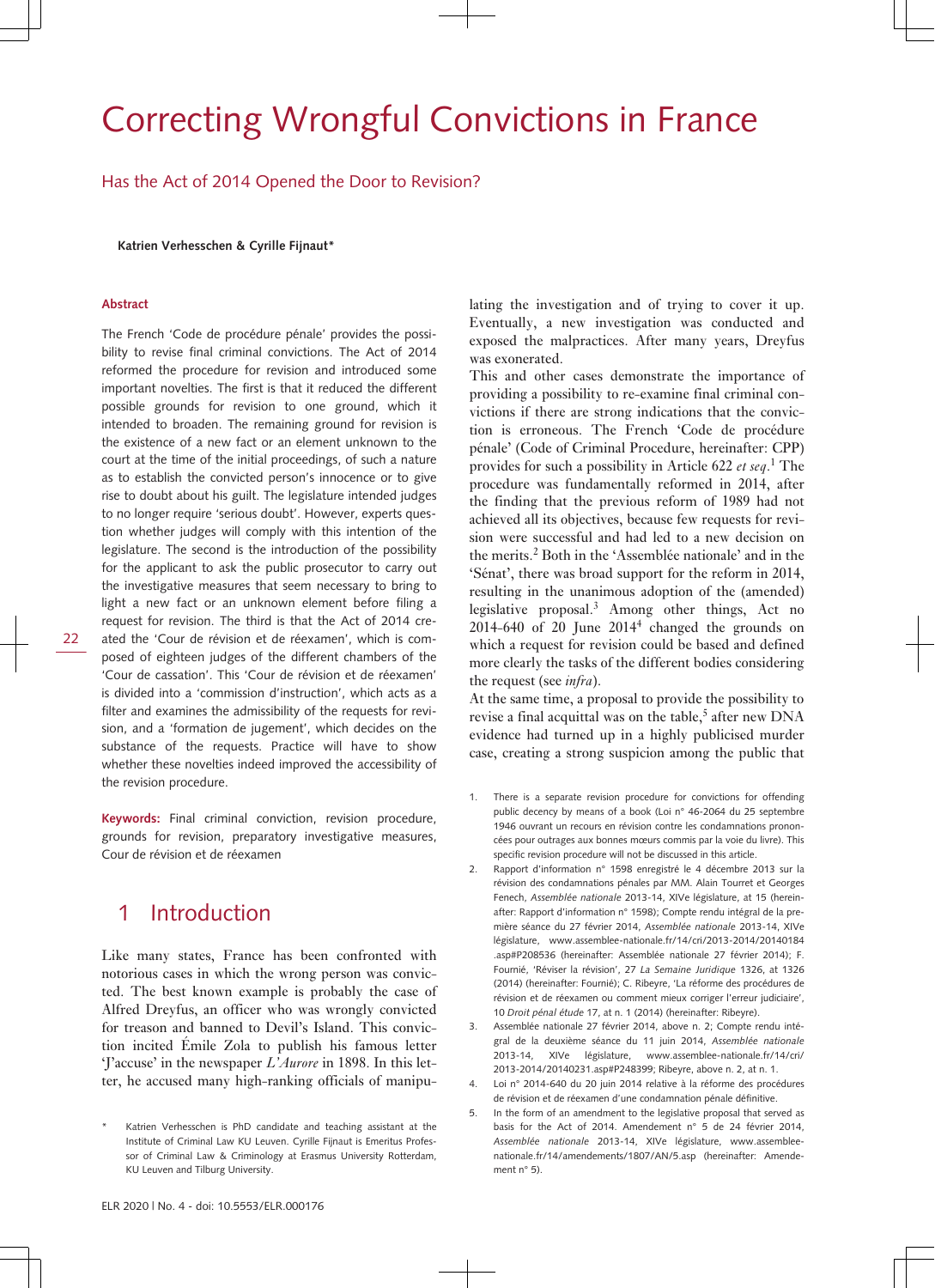the final acquittal of the main suspect was erroneous.<sup>6</sup> However, this proposal for a revision *in defavorem*<sup>7</sup> was not accepted.<sup>8</sup>

The aim of this article is twofold. First, it wishes to describe the revision procedure as it is in the books. Second, it intends to look at some aspects of the revision procedure in action. We will therefore first provide an overview of the legal framework of the revision procedure, highlighting some of the novelties introduced by the Act of 2014. We will then look at the revision procedure in practice, to answer the question whether, according to the initial findings, the reform of 2014 lives up to the expectations raised by the legislature.

# 2 Legal Framework of the Revision Procedure

#### **2.1 The Start of the Revision Procedure**

#### *2.1.1 Possible Applicants*

In France, there are three categories of criminal offences. The first category, consisting of the most serious offences, is called 'crime' (felony, crime). The second is called 'délit' (ordinary offence, misdemeanour), and the third, comprising the least serious offences, is called 'contravention' (contravention) (Art. 111-1 Code pénal). Not all criminal decisions are eligible for revision. Only decisions in which someone is found guilty of one (or both) of the two more serious categories of offences ('crime' or 'délit') can be revised (Art. 622 CPP).<sup>9</sup> A simple finding of guilt is sufficient, so the imposition of a penalty is not required.<sup>10</sup> Moreover, the

6. Amendement n° 5, above n. 5; Assemblée nationale 27 février 2014, above n. 2 (intervention of Mr Georges Fenech); L. Colcombet, 'Meurtre de Nelly Haderer: le dernier espoir de connaître la vérité', *Le Parisien* (6 December 2017), [www.leparisien.fr/faits-divers/meurtre-de-nelly](http://www.leparisien.fr/faits-divers/meurtre-de-nelly-haderer-le-dernier-espoir-de-connaitre-la-verite-06-12-2017-7437354.php;)[haderer-le-dernier-espoir-de-connaitre-la-](http://www.leparisien.fr/faits-divers/meurtre-de-nelly-haderer-le-dernier-espoir-de-connaitre-la-verite-06-12-2017-7437354.php;)

[verite-06-12-2017-7437354.php;](http://www.leparisien.fr/faits-divers/meurtre-de-nelly-haderer-le-dernier-espoir-de-connaitre-la-verite-06-12-2017-7437354.php;) M. Gay, 'Affaire Haderer: La vérité judiciaire à l'épreuve de la science', *Info du Jour* (13 October 2017) [infodujour.fr/societe/justice/10193-affaire-haderer-la-verite-judiciaire](http://infodujour.fr/societe/justice/10193-affaire-haderer-la-verite-judiciaire-a-lepreuve-de-la-science)[a-lepreuve-de-la-science](http://infodujour.fr/societe/justice/10193-affaire-haderer-la-verite-judiciaire-a-lepreuve-de-la-science).

- 7. However, Art. 6 para. 2 CPP already allows in an exceptional circumstance criminal proceedings to resume after they were discontinued owing to, for example, the death of the defendant, prescription or amnesty: when the falsity of that decision on the discontinuance of the proceedings has been established. An example given in this context is that of a defendant pretending to be deceased to escape criminal prosecution (D. Caron, 'Art.  $6 -$  Fasc. 10: Action publique – Extinction – Décès, amnistie et autres causes', in X., *JurisClasseur Procédure pénale* (2020) loose-leaf, at n. 72).
- 8. E. Daures, 'Révision', in M. Aydalot (ed.), *Répertoire de droit pénal et de procédure pénale* (2015) loose-leaf, at n. 11 (hereinafter: Daures); S. Guinchard and J. Buisson, *Procédure pénale* (2018), at 1352 (hereinafter: Guinchard and Buisson).
- 9. Rapport d'information n° 1598, above n. 2, at 20-21; F. Desportes and L. Lazerges-Cousquer, *Traité de Procédure Pénale* (2016), at 2308-2309 (hereinafter: Desportes a.o.); Fournié, above n. 2, at 1327; Guinchard and Buisson, above n. 8, at 1353-1354; Ribeyre, above n. 2, at n. 2; F. Saint-Pierre, *Pratique de défense pénale. Droit, histoire, stratégie* (2018), at 660 (hereinafter: Saint-Pierre).
- 10. Rapport d'information n° 1598, above n. 2, at 20-21; C. Ambroise-Castérot, J.-F. Renucci, J.-P. Céré & M. Léna, *Code de Procédure Pénale Annoté* (2018), at 983 (hereinafter: Ambroise-Castérot a.o.); Daures,

revision procedure concerns only criminal decisions that are final.<sup>11</sup> No other remedies may be available to challenge the criminal decision. Either the ordinary remedies have been exhausted or the term in which they can be exercised has expired.<sup>12</sup>

The convicted person can file a request for revision. In the event of incapacity, his legal representative can file the request for him. When the convicted person is deceased or declared missing, a request for revision can be filed by his spouse, partner in a civil union, cohabitee, parents, children, grand- or great-grandchildren, his universal legatee or part universal legatee (Art. 622-2 CPP).

The possibility for revision does not only serve the private interests of the convicted person. Correcting wrongful convictions is also in the public interest, as it restores people's confidence in the justice system.<sup>13</sup> Therefore, revision can also be requested by the Minister for Justice, the attorney general at the 'Cour de cassation' (Supreme Court) and the attorneys general at the courts of appeal (Art. 622-2 CPP).

#### *2.1.2 The Grounds for Revision*

#### 2.1.2.1 New Fact or Unknown Element Establishing Innocence or Giving Rise to Doubt

Since the Act of 2014, there is only one ground for revision left, unlike before, when there were four grounds (former Art. 622 CPP):

1. after a conviction for homicide, sufficient indications are presented that the alleged victim is still alive;

- 2. after a conviction, there is a new conviction finding another defendant guilty of the same fact, both convictions being irreconcilable, so that one of the convicted persons has to be innocent;
- 3. after a conviction, a witness that was heard is convicted for false testimony concerning the defendant;
- 4. after a conviction, a new fact or an element unknown to the court at the time of the proceedings comes to the surface and is of such a nature as to cast doubt on the convicted person's guilt.

When preparing the Act of 2014, the legislature decided that the first three grounds were already included in the fourth ground, and that there was therefore no need to maintain the first three.<sup>14</sup> Since the Act of 2014, the

above n. 8, at n. 11 and 15; Ribeyre, above n. 2, at n. 2; Saint-Pierre, above n. 9, at 660.

- 11. Daures, above n. 8, at n. 19-22; Desportes a.o., above n. 9, at 2308; Fournié, above n. 2, at 1327; Guinchard and Buisson, above n. 8, at 1353; Saint-Pierre, above n. 9, at 660.
- 12. Rapport d'information n° 1598, above n. 2, at 20; Daures, above n. 8, at n. 20.

Example of a case in which the term for exercising the ordinary remedies had not expired because it had not started yet: CRR 18 June 2015, ECLI:FR:CCASS:2015:C1E1043.

- 13. Assemblée nationale 27 février 2014, above n. 2; Fournié, above n. 2, at 1328.
- 14. Rapport n° 467 enregistré le 16 avril 2014 sur la proposition de loi, adoptée par l'Assemblée nationale, relative à la réforme des procédures de révision et de réexamen d'une condamnation pénale définitive par M. Nicolas Alfonsi, *Sénat* 2013-14, at 5, 21 and 40 (hereinafter: Rapport n° 467); Compte rendu intégral des débats de la séance du 29 avril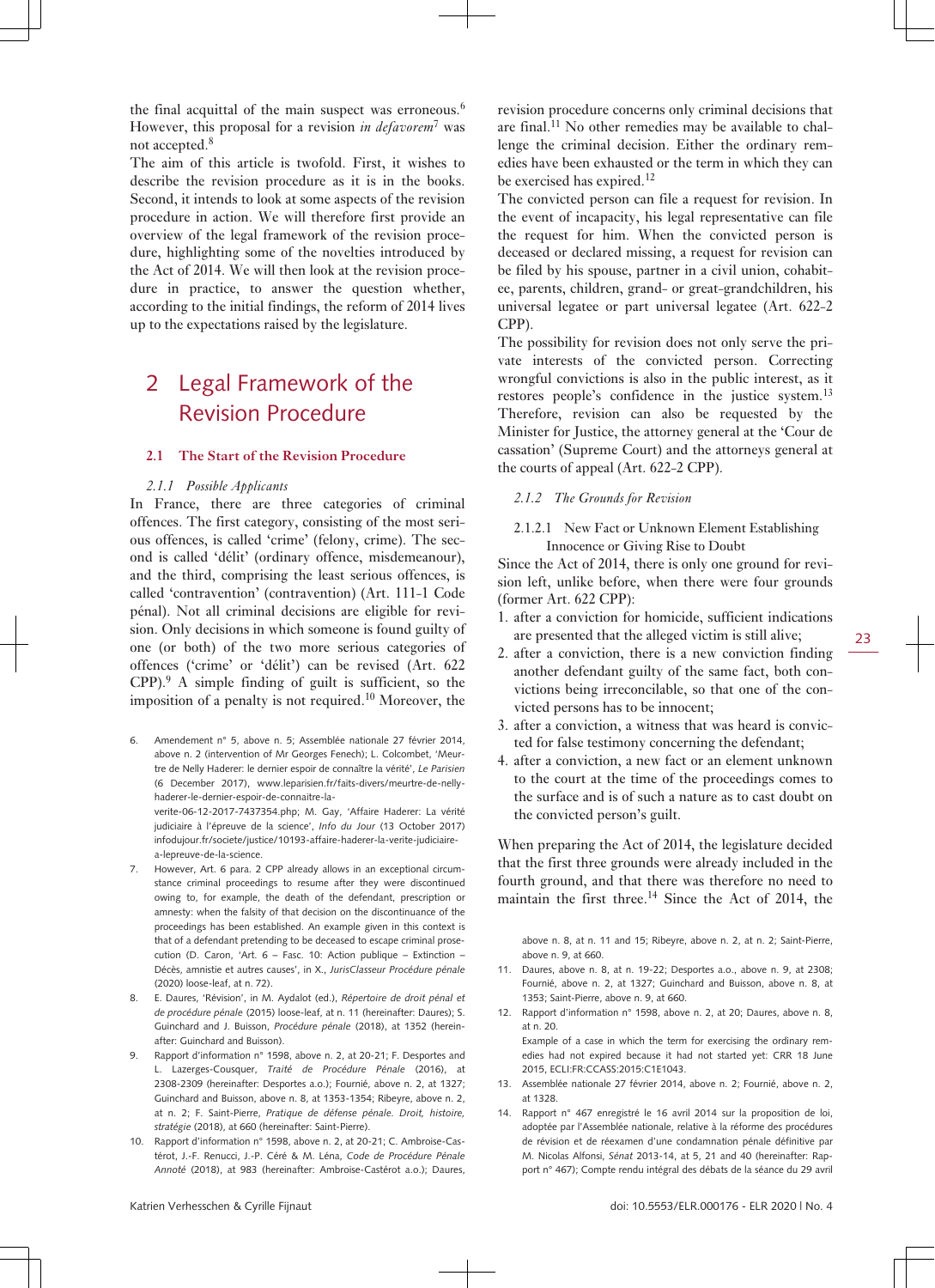only ground<sup>15</sup> for revision is therefore the existence of a new fact or an element unknown to the court at the time of the initial proceedings, of such a nature as to establish the convicted person's innocence or to give rise to doubt about his guilt (Art.  $622$  CPP).<sup>16</sup> The newly presented element may not have been known by the court at the time of the initial proceedings. By contrast, it is no obstacle to revision if the convicted person already knew about the element.<sup>17</sup>

Not only did the legislature want to simplify the grounds for revision, but it also wanted to make the revision procedure more accessible on a substantive level. It therefore intended the scope of the remaining ground for revision to be broader. The 'Assemblée nationale' found that judges tended to interpret the former fourth ground for revision strictly. Although it was not stated as such in former Article 622 CPP, they gave a very narrow interpretation to the wording 'doubt', reading it as if 'serious doubt'<sup>18</sup> was required.<sup>19</sup>

The case law requiring serious doubt dates back to before the reform of 1989, when the legal provision spoke of facts or unknown pieces of such a nature as to establish the convicted person's innocence. It did not contain a reference to doubt. By stating that 'serious doubt' was sufficient, judges, in fact, mitigated the strict wording of the provision from before  $1989<sup>20</sup>$  However, in 1989, the legislature introduced in Article 622 CPP

2014, *Sénat* 2013-14, [www.senat.fr/seances/s201404/s20140429/](http://www.senat.fr/seances/s201404/s20140429/s20140429_mono.html#Niv1_SOM7) [s20140429\\_mono.html#Niv1\\_SOM7](http://www.senat.fr/seances/s201404/s20140429/s20140429_mono.html#Niv1_SOM7) (intervention of Mr Nicolas Alfonsi) (hereinafter: Sénat 29 avril 2014); Daures, above n. 8, at n. 24; Desportes a.o., above n. 9, at 2310; Fournié, above n. 2, at 1327.

- 15. The rapport d'information n° 4302 of 2016 that evaluates the Act of 2014 proposes to add another ground for revision: the existence of a fundamental procedural irregularity affecting the reliability of evidence, for example confessions obtained by torture (Rapport d'information n° 4302 enregistré le 14 décembre 2016 sur l'évaluation de la loi n° 2014-640 du 20 juin 2014 relative à la réforme des procédures de révision et de réexamen d'une condamnation pénale définitive par MM. Georges Fenech et Alain Tourret, *Assemblée nationale* 2016, XIVe législature, at 18 and 33 (hereinafter: Rapport d'information n° 4302)). That proposal has not been implemented in the CPP thus far. A case that demonstrated the possible need for this ground for revision is CRR (Commission d'instruction) 16 March 2015, 13REV037.
- 16. Art. 622 CPP: 'La révision d'une décision pénale définitive peut être demandée au bénéfice de toute personne reconnue coupable d'un crime ou d'un délit lorsque, après une condamnation, vient à se produire un fait nouveau ou à se révéler un élément inconnu de la juridiction au jour du procès de nature à établir l'innocence du condamné ou à faire naître un doute sur sa culpabilité.'
- 17. Rapport d'information n° 1598, above n. 2, at 26; H. Angevin and M. Lafourcade, 'Art. 622 à 626-1 – Fasc. 20: Demandes en révision', in LexisNexis (ed.), *JurisClasseur Procédure pénale* (2018) loose-leaf, at n. 56 (hereinafter: Angevin a.o.).
- 18. In some cases the wording 'reasonable doubt' is used. However, the rapporteurs appointed by the 'Assemblée nationale' find that this 'reasonable doubt' in fact amounts to 'serious doubt' (Rapport d'information n° 1598, above n. 2, at 27-28).
- 19. Rapport d'information n° 1598, above n. 2, at 25-34; Proposition de loi n° 1700 relative à la réforme des procédures de révision et de réexamen d'une condamnation pénale définitive, *Assemblée nationale* 2013-14, XIVe législature, at 5 (hereinafter: Proposition de loi n° 1700); Assemblée nationale 27 février 2014, above n. 2; D. Goetz, 'La révision en matière pénale', Doctoral thesis at the Université de Strasbourg (2015), [www.theses.fr/2015STRAA036,](http://www.theses.fr/2015STRAA036,) at 101-102 and 234 (hereinafter: Goetz)
- 20. Rapport d'information n° 1598, above n. 2, at 24; Goetz, above n. 19, at 95.

the concept of doubt and deliberately did not qualify it. According to the 'Assemblée nationale', the legislature thus wanted to ensure that, in principle, the slightest doubt<sup>21</sup> could be sufficient to obtain a new examination of the merits of the case.<sup>22</sup> By still requiring serious doubt, judges did not comply with this intention of the legislature. Moreover, according to several experts, in some cases the requirement of serious doubt in fact required the applicant to establish his innocence by pointing out the real culprit or to establish that it was practically or legally impossible for him to commit the crime.<sup>23</sup> 'Simple' doubt, on the contrary, was not deemed sufficient to allow revision.<sup>24</sup>

The 'Assemblée nationale' criticised this case law for being too strict. It considered that, as is the case in the original procedure for the accused, doubt should benefit the convicted person and lead to a new examination of the merits of the case.<sup>25</sup> It thus wanted to urge judges to alter their case law by rephrasing the ground for revision. In order to make clear that, in principle, doubt in itself is sufficient for a request to be successful, it proposed to use the wording 'le moindre doute' (the slightest doubt) in the Act of 2014.

The 'Sénat', however, disagreed with this proposal for several reasons. First, the introduction of the concept 'serious doubt' was actually intended to allow judges to be more flexible at a time (before the reform in 1989) when the legal provision allowed revision only when the judge was convinced of the convicted person's innocence.26 Second, judges' interpretation of the question of doubt varied according to whether or not it was possible to organise adversarial hearings, being more flexible when such hearings were still possible and more strict when the 'Cour de révision' decided in the last instance and could not refer the case.27 Third, it was raised that it is artificial to qualify doubt; either there is doubt, or there is no doubt, but there are no levels in between. Adding the word 'moindre' (slightest) had no legal meaning and thus no added value.28 Not qualifying the level of doubt leaves it to the judges to appreciate whether or not the new fact or unknown element calls into question the reasoning adopted in the original conviction and thus raises doubt.<sup>29</sup>

In order not to delay the adoption of the legislative proposal for the Act of 2014, the 'Assemblée nationale'

- 21. Others argue that 'doubt' in the sense of former Art. 622 CPP requires a certain intensity and does not include all types of doubt. According to them, it concerns 'insurmountable and rational doubt', which corresponds with doubt that benefits the accused in the original procedure (*in dubio pro reo*). What counts is whether in a specific case doubt is rational, regardless of whether it is phrased as 'simple' or 'serious' doubt (Goetz, above n. 19, at 99-100).
- 22. Rapport d'information n° 1598, above n. 2, at 24 and 98.
- 23. *Ibid.*, at 28-30 and 98-99; Goetz, above n. 19, at 101-2.
- 24. Rapport d'information n° 1598, above n. 2, at 30-3 and 99.
- 25. *Ibid.*, at 34; Goetz, above n. 19, at 97-8.
- 26. Rapport n° 467, above n. 14, at 21 and 40.
- 27. *Ibid*., at 21 and 41.
- 28. *Ibid.*; Sénat 29 avril 2014, above n. 14; Fournié, above n. 2, at 1327; Ribeyre, above n. 2, at n. 3.
- 29. Rapport n° 467, above n. 14, at 21; Sénat 29 avril 2014, above n. 14 (intervention of Mr Nicolas Alfonsi).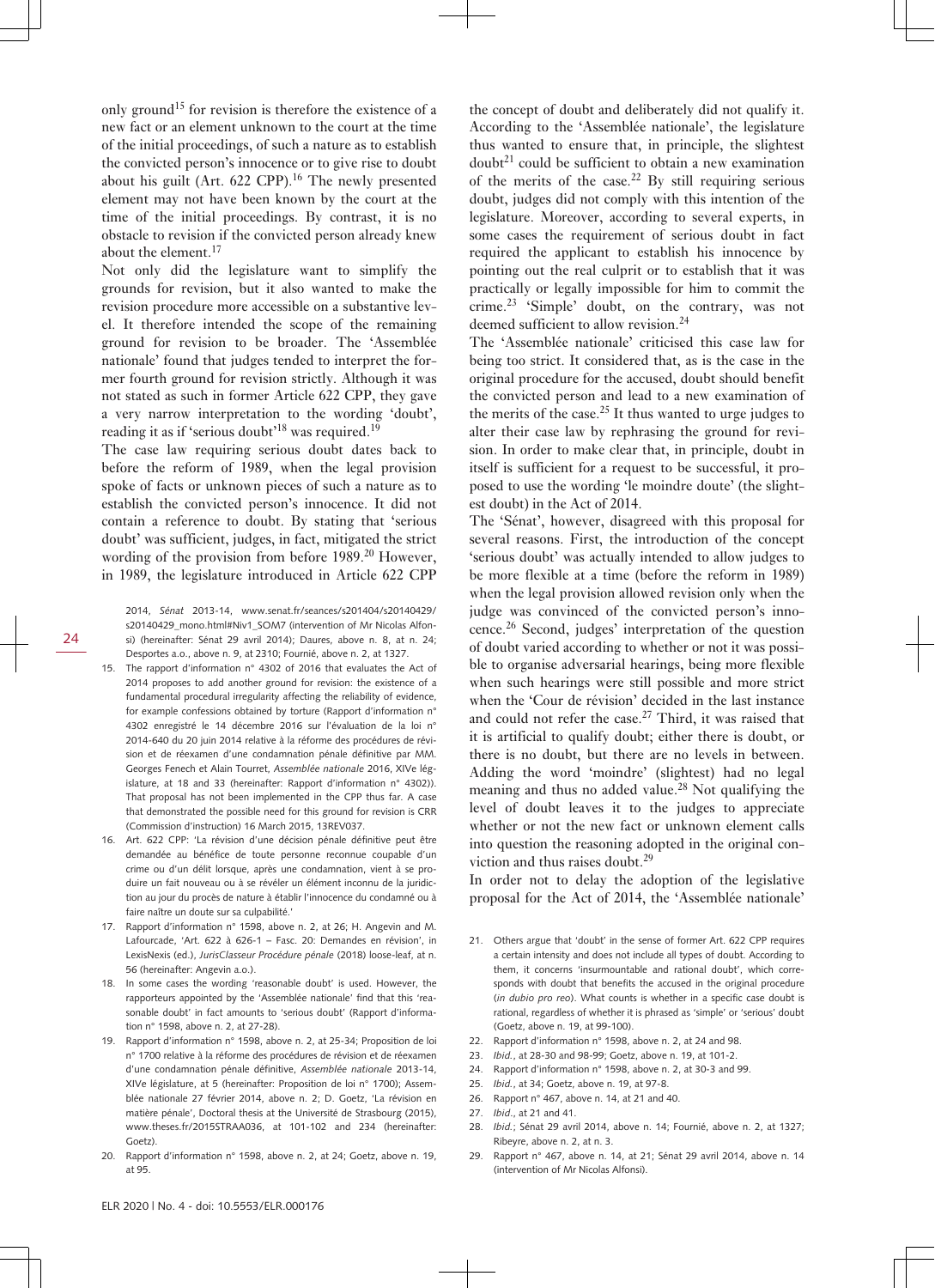agreed to leave out the word 'moindre' in the text that was finally adopted. However, both in the parliamentary report and during the parliamentary debate, the 'Assemblée nationale' stressed its intention to urge judges to relax their interpretation and to no longer require 'serious doubt'.<sup>30</sup> It expressed its confidence in the members of the newly composed 'Cour de révision et de réexamen' not to interpret the provision contrary to the intention of the legislature. $31$ 

Whether a fact or an element can be successfully invoked in a request for revision thus depends a lot on the facts of the case. A confession of the actual perpetrator, a new declaration of the victim or a witness, new DNA evidence … can be considered a new fact or an unknown element<sup>32</sup> but will lead to a revision only if they cast doubt on the applicant's guilt.<sup>33</sup> Sometimes that is quite clear, for example elements proving the hospitalisation of the convicted person at the time of the offence in a hospital that was far removed from the crime scene, or elements proving that the convicted person was completely paralysed at the time of the offence.<sup>34</sup> Sometimes, however, the question of doubt is less clear. For example, new testimonies of accomplices clearing the applicant can be considered a new fact, but if they are contradictory and implausible, they might not cast doubt on the applicant's guilt and therefore not lead to a revision.<sup>35</sup>

#### 2.1.2.2 Conviction by the European Court of Human Rights

In order to further simplify the procedure, the legislature decided to join together before the same court the revision procedure and the procedure of reopening a criminal conviction after the finding of a violation of the European Convention for the Protection of Human Rights and Fundamental Freedoms by the European Court of Human Rights (Art. 622-1 CPP). Both procedures are alike in the sense that they can both lead to a new assessment of a case after a criminal conviction had already become final. $36$  Yet, as the French legislature also acknowledges, they are also different: the revision

- 30. Rapport n° 1957 enregistré le 21 mai 2014 sur la proposition de loi (n° 1900), modifiée par le Sénat, relative à la réforme des procédures de révision et de réexamen d'une condamnation pénale définitive par M. Alain Tourret, *Assemblée nationale* 2013-14, XIVe législature, at 19-20 and 27-8 (hereinafter: Rapport n° 1957); Fournié, above n. 2, at 1327; Goetz, above n. 19, at 234.
- 31. Rapport n° 1957, above n. 30, at 19-20 and 27-8.
- 32. Rapport d'information n° 1598, above n. 2, at 25; Ambroise-Castérot a.o., above n. 10, at 985-87; Daures, above n. 8, at n. 28, 33, 37, 42, 46 and 49-51; Desportes a.o., above n. 9, at 2311-2312.
- 33. For example CRR 25 October 2018, ECLI:FR:CCASS:2018:C1E1087, in which the new testimonies cast doubt on the convicted person's guilt. An example of a case in which the revocation by the victim of its initial allegations was not sufficient to cast doubt on the convicted person's guilt is CRR 18 June 2015, ECLI:FR:CCASS:2015:C1EV144.
- 34. Rapport d'information n° 1598, above n. 2, at 25; Ambroise-Castérot a.o., above n. 10, at 985; Daures, above n. 8, at n. 27 and 29; Desportes a.o., above n. 9, at 2312.
- 35. Ambroise-Castérot a.o., above n. 10, at 987; Daures, above n. 8, at n. 52.
- 36. Proposition de loi n° 1700, above n. 19, at 4; Desportes a.o., above n. 9, at 2322; Fournié, above n. 2, at 1326.

procedure concerns factual errors and the reopening procedure legal, procedural errors.<sup>37</sup> For this reason, the possibility to reopen a case after a conviction by the European Court of Human Rights will not be dealt with in this article.

#### *2.1.3 The Possibility to Seek Investigative Measures*

Before filing a request for revision, the applicant  $38$  has the possibility to ask the public prosecutor to carry out the investigative measures that seem necessary to bring to light a new fact or an element that was unknown at the time of the initial proceedings (Art.  $626$  CPP).<sup>39</sup> To this end, he has to file a written and motivated request, in which he clearly indicates the investigative measures he wishes to see performed and, in case of a hearing, clarifies the identity of the person he wishes to be heard. The public prosecutor has to render a motivated decision on the request within two months from its reception. If he rejects the request, the applicant can appeal to the attorney general, who has to decide within a month.

This provision, introducing the possibility for the applicant to seek investigative measures before filing a request for revision, aims to make the revision procedure more accessible on a procedural level.<sup>40</sup> Convicted persons with inadequate resources to take on a lawyer and to carry out a private investigation or convicted persons who are not supported by the media do not need to wait for a new fact or an unknown element to pop up but can instigate an investigation into the existence of such a fact or element.<sup>41</sup> This should also prevent allegations of manipulation of evidence by the applicant or his lawyer.<sup>42</sup> An example given in this context is that of a lawyer meeting with a possible new witness, after which the testimony of the witness can be discredited by allegations of corruption. $43$  Moreover, by establishing before a request for revision is filed that there is little indication for the existence of a new fact or an unknown element, this provision also aims to discourage requests for revision that have no prospect of success.<sup>44</sup>

#### **2.2 Examination of the Request**

#### *2.2.1 Cour de révision et de réexamen*

The applicant has to file a request for revision at the 'Cour de révision et de réexamen' (Court for revision and reopening, hereinafter: CRR) (Art. 623 CPP). This

- 37. Assemblée nationale 27 février 2014, above n. 2; Rapport n° 467, above n. 14, at 20; Desportes a.o., above n. 9, at 2322; Fournié, above n. 2, at 1326; Ribeyre, above n. 2, at n. 6.
- 38. The convicted person or, in case of incapacity, his legal representative. If the convicted person is deceased or declared missing, his spouse, partner in a civil union, cohabitee, parents, children, grand- or greatgrandchildren, his universal legatee or part universal legatee can request investigative measures before filing a request for revision (Art. 626 CPP).
- 39. Daures, above n. 8, at n. 74-75; Fournié, above n. 2, at 1329; Guinchard and Buisson, above n. 8, at 1354; Ribeyre, above n. 2, at n. 4.
- 40. Assemblée nationale 27 février 2014, above n. 2.
- 41. Rapport d'information n° 1598, above n. 2, at 86.
- 42. *Ibid.*, at 87; Saint-Pierre, above n. 9, at 666.
- 43. Rapport d'information n° 1598, above n. 2, at 87.
- 44. *Ibid*.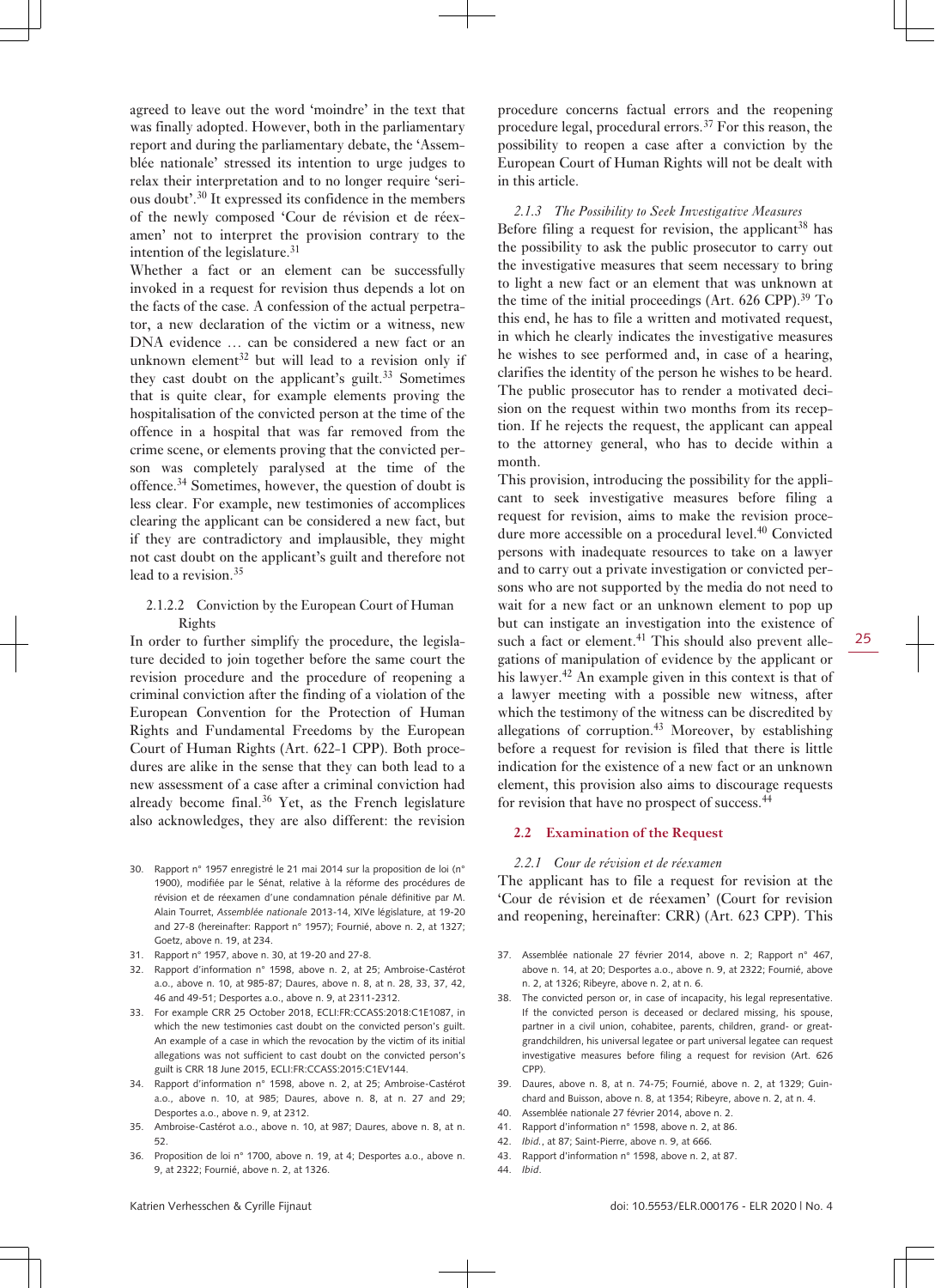court is composed of eighteen judges of the 'Cour de cassation', including the president of the criminal chamber, who presides over the CRR. The other members are representatives of the different chambers of the 'Cour de cassation'<sup>45</sup> and are appointed by its general assembly for three years, one time renewable. $46$  Eighteen supplementary members are also appointed. Before the CRR, the attorney general's office at the 'Cour de cassation' acts as prosecution service (Art. 623–1 CPP).<sup>47</sup> To ensure the impartiality of the CRR, judges and attorneys general that had been involved in the initial investigation or the initial decision(s) on the merits of the case that is now brought before the CRR have to abstain from the examination of the request for revision.<sup>48</sup> They may sit on neither division of the CRR nor act as member of the attorney general's office in this case (Art. 623-1 CPP).

The CRR is divided in a 'commission d'instruction' (investigating commission) and a 'formation de jugement' (adjudicating formation) (Art. 623-1 CPP). The former is composed of five members of the CRR and serves as a filter, by examining the admissibility of the requests (see *infra*). The latter consists of the remaining thirteen members and decides on the substance of the requests for revision (see *infra*).

The composition of the CRR is one of the novelties of the Act of 2014. Before this Act, requests were filtered by a 'commission de révision', which was composed of five judges of the 'Cour de cassation' and was not part of the 'Cour de révision'.49 The latter, the 'Cour de révision', consisted solely of members of the criminal chamber of the 'Cour de cassation', and the number of judges examining requests was undetermined and varied from case to case.50 Also, the division of tasks between the two bodies and their different roles were not very clearly defined.<sup>51</sup> This created an appearance of arbitrariness and prejudice.52 To avoid these negative appearances, the legislature in the Act of 2014 laid down the composition of the new CRR and made sure all chambers of the 'Cour de cassation' are represented herein, to ensure more diverse perspectives on and a more neutral appreciation of the requests for revision.53 It also delineated

- 45. The criminal chamber; the first, second and third civil chambers; the commercial, financial and economic chamber and the social chamber (Rapport n° 467, above n. 14, at 31).
- 46. Daures, above n. 8, at n. 77; Desportes a.o., above n. 9, at 2313; Fournié, above n. 2, at 1328; Guinchard and Buisson, above n. 8, at 129; Ribeyre, above n. 2, at n. 9.
- 47. Daures, above n. 8, at n. 80; Fournié, above n. 2, at 1328; Guinchard and Buisson, above n. 8, at 182.
- 48. Daures, above n. 8, at n. 81; Desportes a.o., above n. 9, at 2314; Fournié, above n. 2, at 1328; Ribeyre, above n. 2, at n. 9.
- 49. Rapport d'information n° 1598, above n. 2, at 35; Rapport n° 467, above n. 14, at 29.
- 50. Rapport d'information n° 1598, above n. 2, at 40; Rapport n° 467, above n. 14, at 30.
- 51. Rapport d'information n° 1598, above n. 2, at 38-9; Rapport n° 467, above n. 14, at 32.
- 52. Rapport d'information n° 1598, above n. 2, at 40; Rapport n° 467, above n. 14, at 30.
- 53. Rapport d'information n° 1598, above n. 2, at 62-6; Rapport n° 467, above n. 14, at 20 and 30-1; Rapport d'information n° 4302, above n. 15, at 9; Fournié, above n. 2, at 1328.

more clearly the tasks of the 'commission d'instruction' and the 'formation de jugement'.<sup>54</sup>

By involving only members of the judicial branch in the examination of (the admissibility of) a request for revision, the French legislature made a choice different from that of some of its surrounding states, such as Belgium and the Netherlands. Those states deemed it necessary to involve non-judges in the revision procedure (in an advisory role at the least) to avoid an appearance of prejudice (judges deciding on alleged errors of other judges) and to ensure that other, more scientific and technical expertise is available when assessing the existence of a new or unknown element. The French legislature, in contrast, decided to counter an appearance of prejudice by including judges working in different fields of law, not merely penalists, but did not include nonlegal experts. The revision of a final criminal conviction harms legal certainty and the authority of *res iudicata* and should therefore be exceptional. For that reason, the French legislature deemed members of the most supreme court, the 'Cour de cassation', best placed to decide on requests for revision.<sup>55</sup> However, both the 'commission d'instruction' and the 'formation de jugement' have investigative powers, so they can appoint an expert when technical or scientific expertise is needed (see *infra*).

#### *2.2.2 Commission d'instruction*

Five members of the CRR are appointed for three years (one time renewable) to form the 'commission d'instruction', an investigating commission that filters the requests for revision by dismissing the ones that are inadmissible (Arts. 623-1 and 624 CPP). The president of the commission can dismiss requests that are manifestly inadmissible without further ado in a motivated decision.<sup>56</sup> If the request does not appear inadmissible at first sight, the commission proceeds with the examination of the request and can carry out investigative measures. After having received the (written or oral) comments of the applicant and his lawyer, the attorney general and, if he intervened, the civil party or his lawyer and after having given the applicant and his lawyer the last word, the commission decides on the admissibility in a motivated decision. If it deems the request admissible, it refers the case to the 'formation de jugement'. There is no appeal possible against the decisions of the commission and its president on the request for revision (Art. 624 CPP).

When the applicant invokes a new fact or an unknown element, the commission has to verify whether it indeed exists and is new or was previously unknown to the court.57 According to the 'Sénat' and the commission

- 54. Rapport d'information n° 1598, above n. 2, at 67-70; Rapport n° 467, above n. 14, at 32-6; Fournié, above n. 2, at 1328-1329.
- 55. Rapport d'information n° 1598, above n. 2, at 62.
- 56. Daures, above n. 8, at n. 86; Desportes a.o., above n. 9, at 2314; Fournié, above n. 2, at 1329; Guinchard and Buisson, above n. 8, at 1355; Ribeyre, above n. 2, at n. 9; Saint-Pierre, above n. 9, at 664.
- 57. Rapport d'information n° 1598, above n. 2, at 68-9; Rapport n° 467, above n. 14, at 15; Daures, above n. 8, at n. 90; Fournié, above n. 2, at 1329.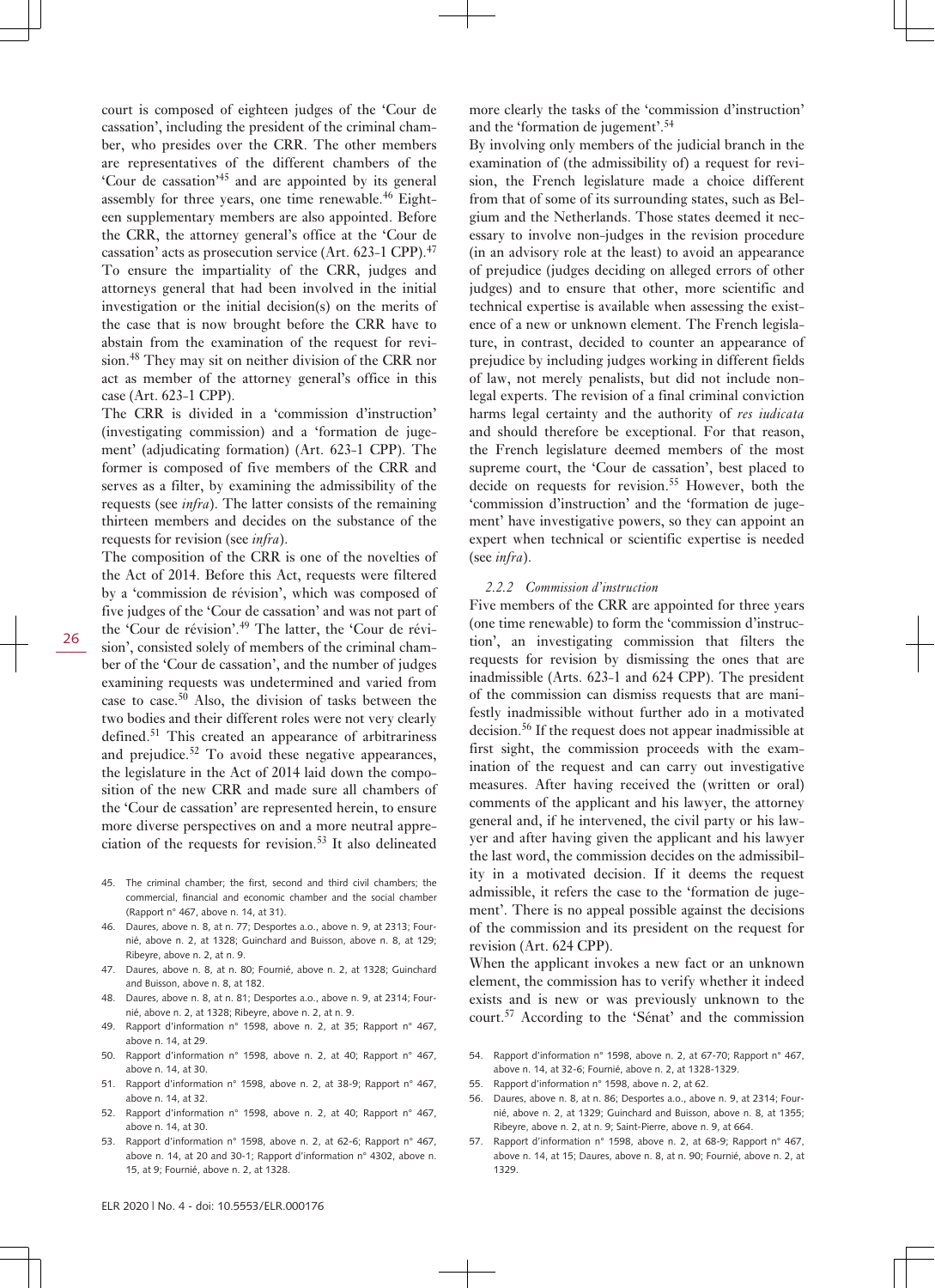itself, this also requires it to assess whether the fact or element is linked to the case at hand and to the question of guilt.<sup>58</sup> The commission may not, however, assess the impact of the invoked fact or element on the convicted person's guilt, since that would go beyond its task as a filter.<sup>59</sup> The latter assessment is for the 'formation de jugement' to carry out. When performing its task as a filter, the commission may also involve in the assessment facts and elements that were invoked in previous requests for revision.<sup>60</sup>

To fulfil its task, the commission has the same investigative powers as an investigating judge.<sup>61</sup> It can, for example, hear witnesses, appoint an expert, organise a reconstruction and seize assets.<sup>62</sup> It cannot, however, when there are strong indications that a third person is the actual perpetrator, hear this person and take him into custody (Art.  $624$  CPP).<sup>63</sup> If such suspicions towards a third person exist, the commission has to inform the public prosecutor's office, which will conduct the necessary investigations (Art. 624-2 CPP). The applicant $64$  can ask the commission to carry out investigative measures by a written and motivated request (Art.  $624-5$  CPP<sup>65</sup>. The commission has to decide on this request within three months from its reception. There is no appeal possible against this decision of the commission.

Not only for the examination of the admissibility of the request, but also to enable revision in general, it is necessary that evidence is stored long enough.<sup>66</sup> In France, evidence can, in general, <sup>67</sup> be destroyed six months after the conviction (Art.  $41-4$  CPP).<sup>68</sup> This proved to be an impediment to the revision of criminal convictions. For that reason, the Act of 2014 introduces the obligation for the public prosecutor and the attorney general who intend to destroy confiscated goods or to transfer them

- 58. Rapport n° 467, above n. 14, at 33-4; Rapport d'information n° 4302, above n. 15, at 10.
- 59. Rapport n° 467, above n. 14, at 33; Rapport d'information n° 4302, above n. 15, at 10; Daures, above n. 8, at n. 90.
- 60. Angevin a.o., above n. 17, at 148 and 151.
- 61. Rapport n° 467, above n. 14, at 16.
- 62. *Ibid*., at 22 and 34. As it did, for example, in CRR 25 October 2018, ECLI:FR:CCASS:2018:C1E1087.
- 63. Rapport n° 467, above n. 14, at 22 and 34-5; Daures, above n. 8, at n. 90; Desportes a.o., above n. 9, at 2314-2315; Fournié, above n. 2, at 1329.
- 64. Art. 624-4 CPP states that during the procedure, the applicant is represented by a lawyer. According to the CRR, this implies that the request for investigative measures on the basis of Art. 624-5 CPP has to be filed by the applicant's lawyer. If not, it is inadmissible. CRR 24 November 2014, ECLI:FR:CCASS:2014:C1EV155.
- 65. Rapport n° 467, above n. 14, at 16; Daures, above n. 8, at n. 90; Desportes a.o., above n. 9, at 2314; Fournié, above n. 2, at 1329; Guinchard and Buisson, above n. 8, at 1356; Ribeyre, above n. 2, at n. 9.
- 66. Rapport d'information n° 1598, above n. 2, at 81-6; S. Cormier, 'Le procès en révision avec la loi du 20 juin 2014', 9 *Cahiers Droit, Sciences & Technologies* 65, at n. 29 (2019) (hereinafter: Cormier); J. Danet, 'De la rumeur à la révision ou les leçons de l'erreur', *RSC* 601 (2013).
- 67. There are exceptions, for example five years for the recordings of a hearing of a minor that was the victim of one of the listed offences (Art. 706-52 CPP) and forty years for evidence on which an unknown DNA profile was found (Art. R.53-20 *jo*. Art. R.53-10 CPP). (Rapport d'information n° 1598, above n. 2, at 84.)
- 68. Rapport d'information n° 1598, above n. 2, at 83-5; Rapport n° 467, above n. 14, at 18 and 25-7.

to the agency responsible for the administration of seized and confiscated assets to first give notice to the convicted person (Art.  $41-6$  CPP).<sup>69</sup> The convicted person then has two months to oppose this decision. If the public prosecutor or attorney general still wants to proceed with the destruction or transfer, the matter can be brought before the 'chambre d'instruction' (indictments chamber), $70$  who decides within a month. Every five years, the public prosecutor or attorney general can reassess the need for a transfer or destruction. If he thinks them advisable, he will again have to notify the convicted person, in accordance with Article 41-6 CPP.71 To limit the extra costs of the storage, this provision only applies to evidence in criminal cases, in which there is a final conviction rendered by a 'cour d'assises'<sup>72</sup> . 73

#### *2.2.3 Formation de jugement*

The thirteen remaining members of the CRR form the 'formation de jugement', which is presided over by the president of the criminal chamber of the 'Cour de cassation' (Art. 623-1 CPP). The formation examines the substance of the request and decides whether or not to allow a revision. To ensure impartiality, the legislature wanted to maintain a strict separation between the function of investigating a request and that of judging one. It therefore assigned the latter function to the 'formation de jugement' and stipulated that members of the 'commission d'instruction' may not be part of the formation.<sup>74</sup>

The formation examines the substance of the request and holds a public hearing during which it receives the (written or oral) comments of the applicant and his lawyer, the attorney general and, if he intervened, the civil party or his lawyer (Art. 624-3 CPP). The president of the formation can also decide to hear every person that can contribute to the examination of the request. The applicant or his lawyer is the last to speak before closing the hearing.<sup>75</sup>

If the formation, however, finds that the case is not ready to be heard yet, it can, before organising the hearing, order an additional investigation.<sup>76</sup> That investigation is to be executed by one or more of its members, either directly or by rogatory commission. The formation has the same investigative powers as the 'commission d'instruction' (Art. 624-3 CPP) (see *supra*).

- 69. Rapport d'information n° 1598, above n. 2, at 85-6; Daures, above n. 8, at n. 68; Fournié, above n. 2, at 1328; Ribeyre, above n. 2, at n. 8.
- 70. Or, since 2019, before its president (Art. 41-6 CPP).
- 71. Rapport d'information n° 1598, above n. 2, at 86; Fournié, above n. 2, at 1328.
- 72. A court that judges the most serious offences and is characterised by the involvement of a lay jury and the oral character of its proceedings (Art. 240 CPP).
- 73. Rapport d'information n° 1598, above n. 2, at 85-6.
- 74. *Ibid.*, at 67; Rapport n° 467, above n. 14, at 31; Daures, above n. 8, at n. 78; Fournié, above n. 2, at 1328; Ribeyre, above n. 2, at n. 9.
- 75. Desportes a.o., above n. 9, at 2316; Guinchard and Buisson, above n. 8, at 1357.
- 76. Daures, above n. 8, at n. 92; Desportes a.o., above n. 9, at 2316; Fournié, above n. 2, at 1329; Guinchard and Buisson, above n. 8, at 1357.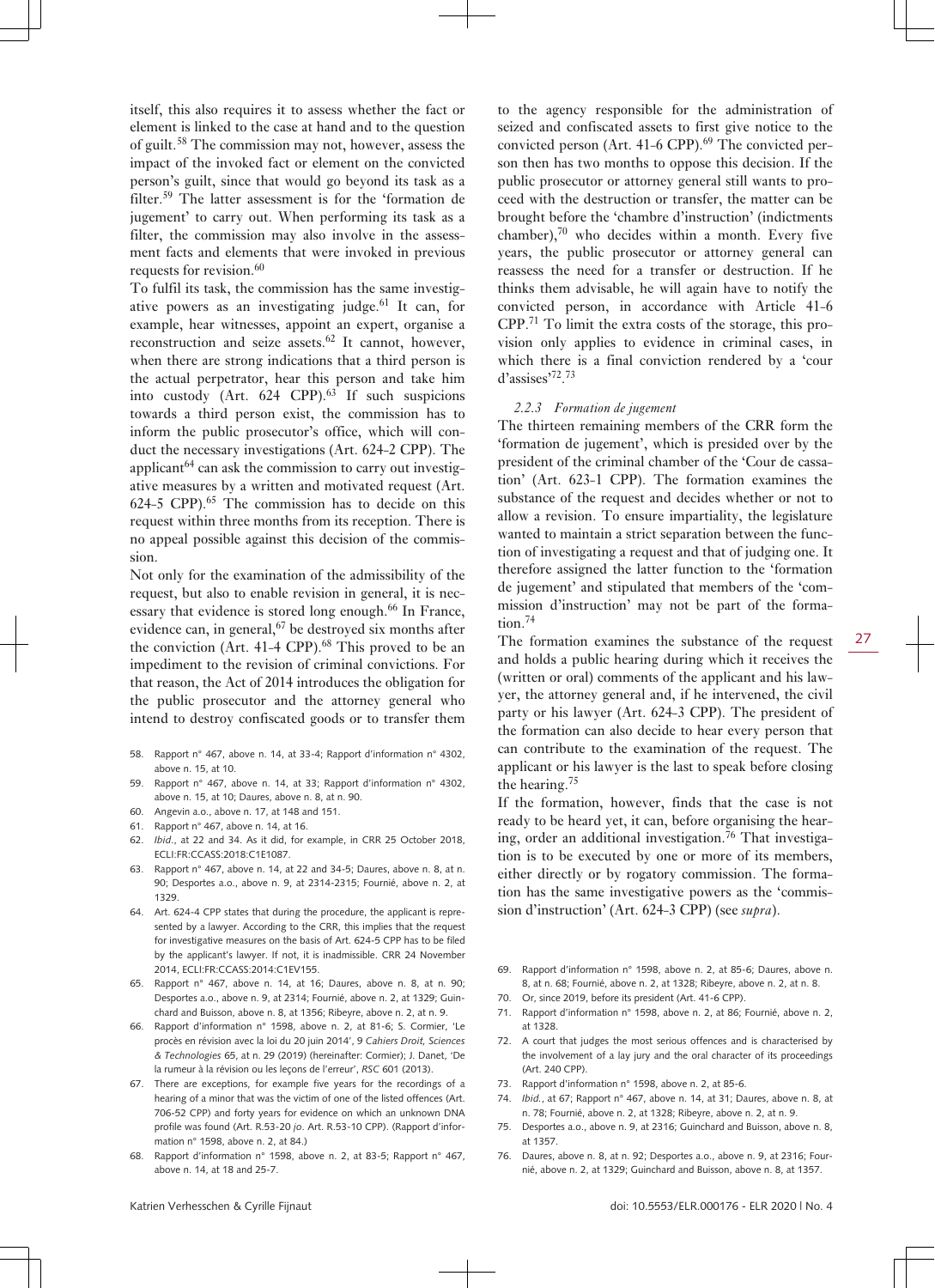After the hearing, the formation renders a motivated $77$ decision on the request for revision.<sup>78</sup> There is no appeal possible against this decision (Art. 624-3 CPP). The formation can decide that the request is unfounded and dismiss it. If it decides that the request is founded, it nullifies the original conviction (Art. 624-7 CPP). If it is still possible to organise adversarial hearings, the formation transfers the case to a court of the same order and degree as the one that rendered the nullified conviction but that is not that particular court (Art. 624-7 CPP). The assigned court will deliver a new decision on the merits of the case but cannot impose a more severe penalty than the initial one.79 If, however, after the nullification it is clear that there is nothing left that can be classified as an offence, the formation does not transfer the case (Art.  $624-7$  CPP). $80$ 

Sometimes it is no longer possible to hold adversarial hearings, owing, for instance, to the death of the convicted person or the prescription of the criminal proceedings.<sup>81</sup> Then the formation does not transfer the case to another court either and delivers a new decision on the merits of the case itself (Art. 624-7 CPP).<sup>82</sup>

## 3 Practice and Challenges Concerning the Revision Procedure

#### **3.1 First Evaluations of the Act of 2014**

The Act of 2014 aimed to make the revision procedure more accessible, both on a substantive and on a procedural level: on a substantive level by changing the wording of the ground for revision in an attempt to broaden its scope and on a procedural level by expanding the list of possible applicants, by giving applicants the possibility to ask for investigative measures before filing a request for revision, by delineating more clearly the task

- 77. In the rapport d'information n° 4302, it is raised that, although in practice all decisions of the CRR rendered since the Act of 2014 were motivated, Art. 624-7 CPP does not contain a formal obligation for the CRR to motivate its decisions, whether it finds the request founded or unfounded. Since adding a motivation serves the rights of the applicant, the report thus proposes to introduce a provision in Art. 624-7 CPP containing a clear obligation for the CRR to motivate its decisions (Rapport d'information n° 4302, above n. 15, at 12). Yet Art. 624-3 CPP states the following: '(…) Lorsque l'affaire est en état, la formation de jugement de la cour l'examine au fond et statue, *par un arrêt motivé* non susceptible de recours, à l'issue d'une audience publique (…)' (emphasis added). The CPP thus already contains an obligation for the CRR to motivate its decisions.
- 78. Angevin a.o., above n. 17, at 166; Daures, above n. 8, at n. 93; Desportes a.o., above n. 9, at 2316; Fournié, above n. 2, at 1329; Guinchard and Buisson, above n. 8, at 1357; Ribeyre, above n. 2, at n. 10.
- 79. Daures, above n. 8, at n. 103; Guinchard and Buisson, above n. 8, at 1357.
- 80. Daures, above n. 8, at n. 111-112; Desportes a.o., above n. 9, at 2316-2317.
- 81. Daures, above n. 8, at n. 105; Desportes a.o., above n. 9, at 2316-2317; Fournié, above n. 2, at 1329; Guinchard and Buisson, above n. 8, at 1357.
- 82. As was the case, for example, in CRR 25 October 2018, ECLI:FR:CCASS:2018:C1E1087.

of the 'commission d'instruction', *etc*. In general, the Act of 2014 could count on the approval of many experts.<sup>83</sup> However, they also identified several aspects that were still unclear or possibly problematic.

In 2015 a doctoral thesis was finished that included an analysis of the revision procedure of  $2014<sup>84</sup>$  It identifies several improvements, such as the enlargement of the list of possible applicants, the possibility to seek investigative measures before filing a request for revision and the clarification of the investigative powers of the 'commission d'instruction' and the 'formation de jugement'.<sup>85</sup> However, although it indicates that it was too early to draw conclusions, it fears that the Act of 2014 cannot live up to the expectations the legislature raised.<sup>86</sup>

The author regrets that the new provision on the destruction or transfer of evidence, which requires the public prosecutor and the attorney general to first notify the convicted person, who can then oppose that decision (see  $\textit{supra}$ ), applies only to criminal cases.<sup>87</sup> Most requests for revision concern 'délits', 88 while to those cases, this provision does not apply, so the possible difficulties for revision caused by the destruction of evidence remain.89 Moreover, a prolongation of the term in which evidence is stored is only useful and will only enhance people's confidence in the justice system if the storage is done in the right circumstances (for example moisture-proof and secured), which requires the authorities to invest in the courthouses or other places used for storage.<sup>90</sup>

With the Act of 2014, the legislature wanted to clearly define the tasks of and differ between the 'commission d'instruction' and the 'formation de jugement'. It wanted to ensure that the commission would only examine the admissibility of the request and would not assess the impact of the invoked fact or element on the question of guilt (see *supra*).The commission thus has to examine whether the fact is indeed new and the element was indeed unknown by the court at the time of the initial proceedings.91 However, it also has to examine its solidity and relevance.<sup>92</sup> The boundary between examining the solidity and relevance, on the one hand, and assessing the impact on the convicted person's guilt is not that clear-cut and might tempt the commission to have a look at the implications of the invoked fact or element already, as was the case under the former revision procedure.<sup>93</sup>

- 83. Rapport d'information n° 4302, above n. 15, at 8: Goetz, above n. 19, at 251.
- 84. Goetz, above n. 19.
- 85. *Ibid.*, at 226 and 251.
- 86. *Ibid.*, at 251 and 317.
- 87. *Ibid.*, at 278-84.
- 88. *See*, for example, Rapport annuel Cour de cassation 2016, at 397 and Rapport annuel Cour de cassation 2017, at 347.
- 89. Goetz, above n. 19, at 278-84.
- 90. *Ibid.*, at 284-5.
- 91. *Ibid.*, at 254.
- 92. *Ibid.*, at 255.
- 93. *Ibid.*, at 255-6.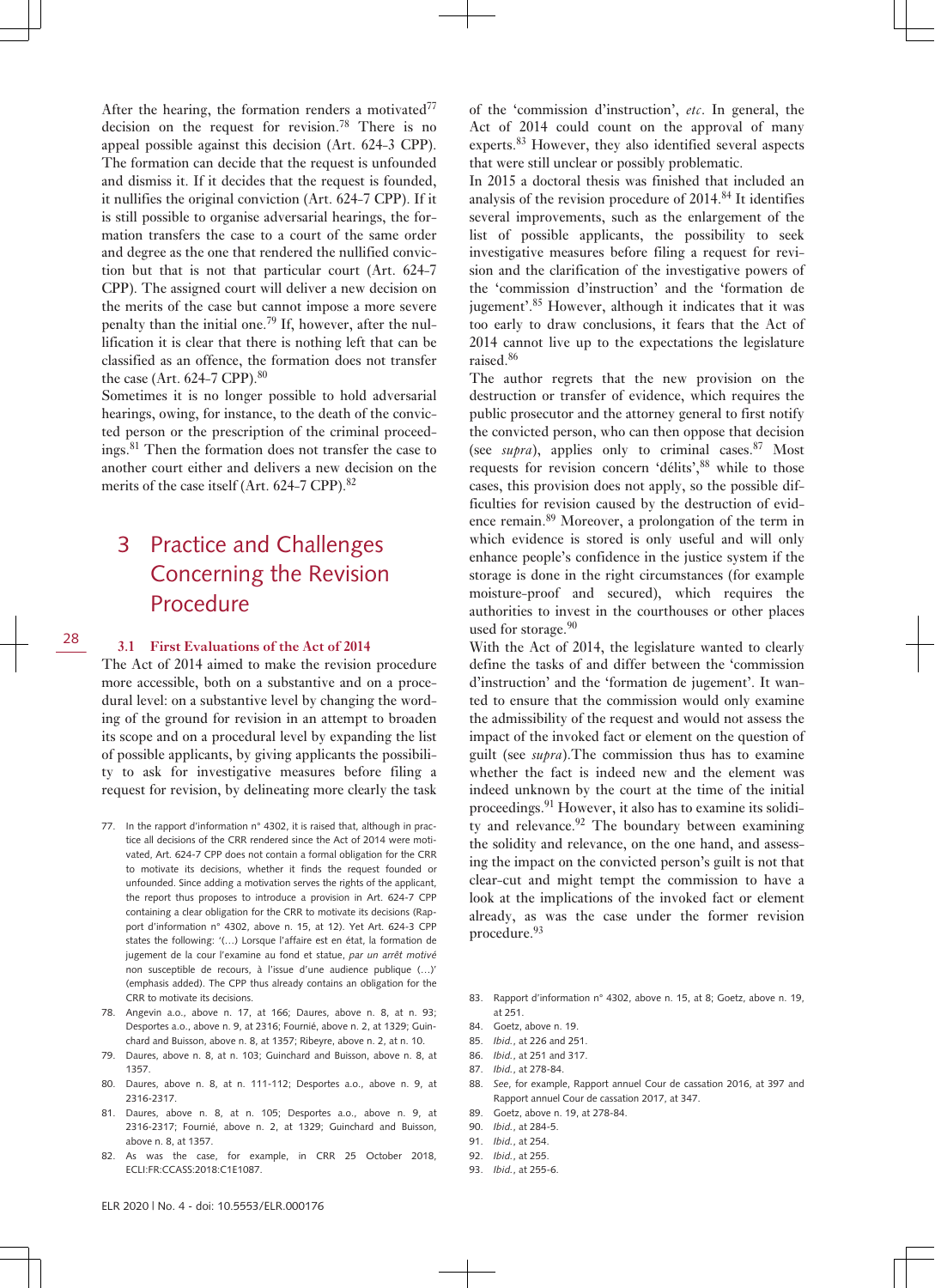The legislature wanted to broaden the scope of the remaining ground for revision, by urging judges to no longer require 'serious doubt' (see *supra*). This aspect of the reform is decisive for the actual improvement of the accessibility of the revision procedure, since it determines its scope.<sup>94</sup> However, although the wording of the ground for revision was changed, it still mentions 'doubt', as did the former provision.<sup>95</sup> In 1989, when the former provision was introduced, the legislature already intended for doubt in itself to be sufficient. However, despite that clear intention of the legislature, judges in their case law interpreted it as requiring 'serious doubt'. The author thus questions whether, after the Act of 2014, judges will adjust their case law. $96$  Since requests for revision concern final decisions and due to the authority of *res iudicata*, judges might still be reluctant to find that there is doubt.<sup>97</sup> For those and for other reasons,<sup>98</sup> the author fears that the Act of 2014 is not as large a reform as it claims to be.<sup>99</sup>

The 'Assemblée nationale' requested an evaluation of the Act of 2014. Several parties involved in the revision procedure were heard, and the report was presented to the 'Assemblée nationale' in December 2016.<sup>100</sup> In general, the reform has been positively received.<sup>101</sup> The members of the CRR find that its composition, which now includes members of the different chambers of the 'Cour de cassation', is an enrichment for its deliberations.102 The Act of 2014 also more clearly embeds the rights of the parties involved, such as the possibility for a contradictory debate, access to the case file, legal assistance and the possibility to seek investigative measures before filing a request,  $103$  and enlarges the list of possible applicants. Both developments are also warmly welcomed.<sup>104</sup>

However, the report also identifies some shortcomings and makes suggestions for possible amendments, although it immediately stresses that it is still too early to draw clear conclusions. A first suggestion is that in

- 96. *Ibid.*, at 235. As question Angevin a.o., above n. 17, at n. 57-58.
- 97. Goetz, above n. 19, at 235 and 292-5.
- 98. In this article, we discussed only some of the criticisms voiced in the doctoral thesis. The author also suggests amendments on, among other aspects, the inclusion in the ground for revision of elements that were already present in the case file but not discussed in the initial proceedings, the composition of the 'commission d'instruction', which currently does not necessarily include (former) investigating judges, and the position of the victim in the procedure for revision and in the procedure to suspend the execution of the conviction while the request for revision is being examined (Goetz, above n. 19, at 240-3, 275-7 and 311-14).
- 99. Goetz, above n. 19, at 317.
- 100. Rapport d'information n° 4302, above n. 15.
- 101. *Ibid.*, at 8.
- 102. *Ibid.*, at 9.
- 103. Although this novelty from the Act of 2014 was welcomed as a guarantee that convicted persons with a sincere claim but insufficient resources would have access to the revision procedure too, and thus as an improvement of the rights of the applicant, the first findings are that applicants make little use of this possibility. However, experts believe that it is only a matter of time until convicted persons learn of this possibility and will use it. (Rapport d'information n° 4302, above n. 15, at 20-1; Cormier, above n. 66, at n. 27.)
- 104. Rapport d'information n° 4302, above n. 15, at 11-12, 15 and 20-1.

order to fully reinforce the rights of the parties, the revision procedure should contain a clear obligation for the  $CRR$  to motivate<sup>105</sup> its decisions.<sup>106</sup> Another suggestion is to amend the provision on the possibility to seek investigative measures before filing a request so that the term in which the public prosecutor has to respond (two months) is one time renewable, the investigative measures have to be performed within a reasonable term and the applicant is informed of the performed measures by the public prosecutor in writing. In case the public prosecutor is inactive, the applicant would then be able to appeal to the attorney general.<sup>107</sup> The report also contains an amendment on the public prosecutor's office that performs the requested investigative measures, and it suggests that the convicted person's lawyer be notified of the public prosecutor's or attorney general's intention to destroy or transfer evidence.<sup>108</sup> Finally, the report also suggests the addition of a new ground for revision: the existence of a fundamental procedural irregularity affecting the reliability of evidence (see  $\textit{supra}$ ).<sup>109</sup> An example is confessions obtained by torture.

One of the parties that was heard in the evaluation signals that the CRR still seems to require 'serious doubt' before finding a request for revision founded.<sup>110</sup> However, the report immediately adds the reservation that it is too early and that there is not enough data available to assess whether the case law has evolved or not.<sup>111</sup>

#### **3.2 Current State of Affairs<sup>112</sup>**

The doctoral thesis expects the 'commission d'instruction' to still involve the implications of the invoked fact or element for the question of guilt when examining the admissibility of a request for revision.<sup>113</sup> Unfortunately, there is little case law to turn to in order to verify this expectation, since up to now only a few decisions of the CRR have been published. However, the decision of the commission of 14 December 2015114 seems to indicate that the author of the doctoral thesis might be right. Although it states that

Attendu qu'il résulte des articles 622, 624 et 624-2 du code de procédure pénale que, s'il n'appartient qu'à la formation de jugement de la Cour de révision et de réexamen de déterminer si le fait nouveau ou l'élément inconnu de la juridiction au jour du jugement est de nature à établir l'innocence du condamné ou à faire naître un doute sur sa culpabilité, il incombe à la

- 105. The CPP already seems to contain this obligation in Art. 624-3 (*see supra* footnote 64).
- 106. Rapport d'information n° 4302, above n. 15, at 12.

- 108. *Ibid.*, at 22 and 24.
- 109. *Ibid.*, at 17-18.
- 110. *Ibid.*, at 15-16.
- 111. *Ibid.*, at 16.
- 112. Unfortunately, we have been unable to obtain sufficient decisions of the 'commission d'instruction' and the 'formation de jugement' to make clear statements on the interpretation of the provisions on the revision procedure by the CRR. The conclusions in this paragraph are therefore cautious.
- 113. Goetz, above n. 19, at 255-6. As do Angevin a.o., above n. 17, at 149.
- 114. CRR (Commission d'instruction) 14 December 2015, 15REV040.

<sup>94.</sup> *Ibid.*, at 232.

<sup>95.</sup> *Ibid.*, at 290.

<sup>107.</sup> *Ibid.*, at 20-2.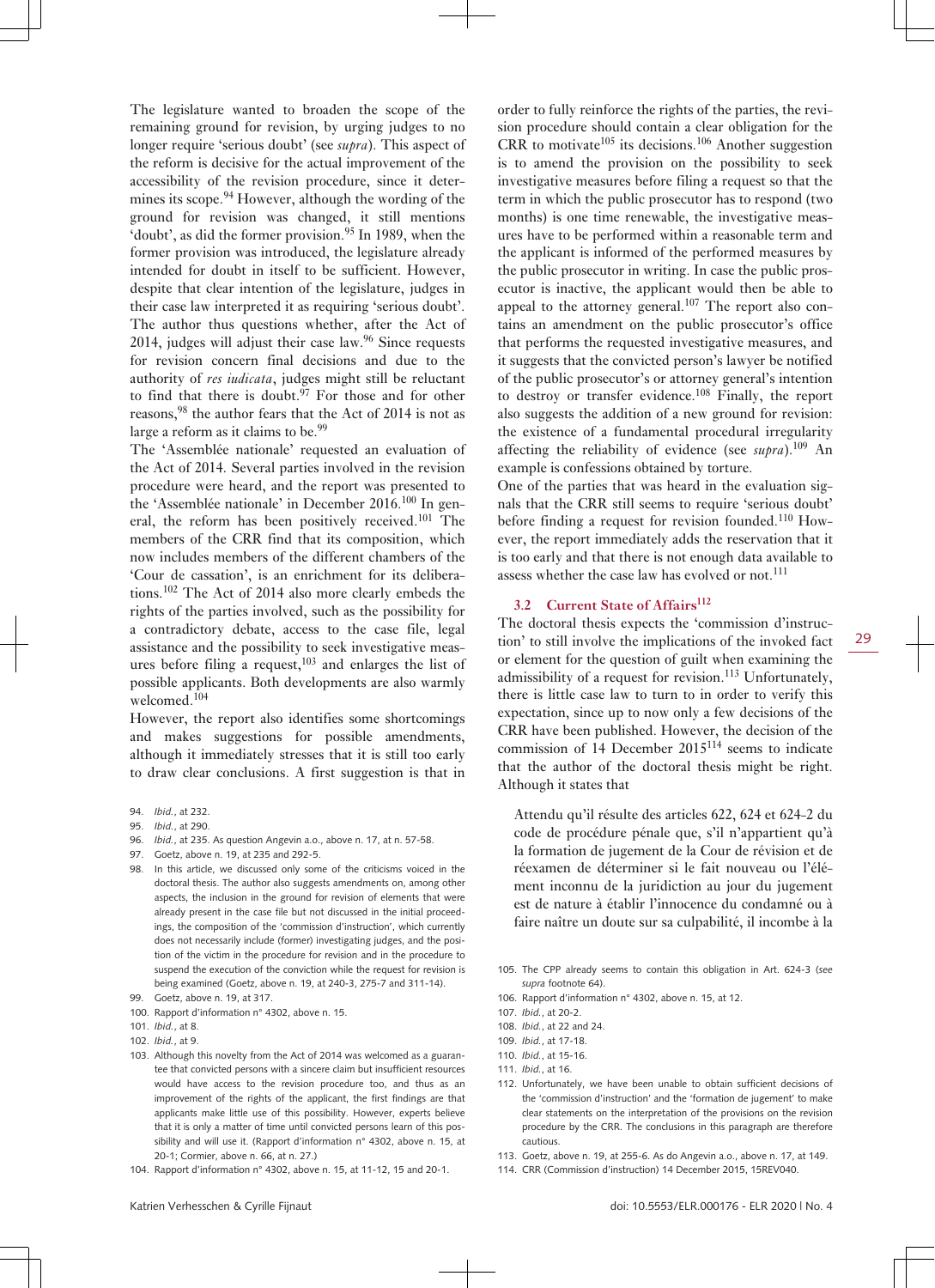commission d'instruction de se prononcer sur la recevabilité de la demande de révision en appréciant, notamment, la réalité du fait nouveau ou de l'élément inconnu allégué par le demandeur, et son rapport avec la question de la culpabilité;  $(...)^{115}$ 

it also contains the following considerations:

Attendu qu'aucune des pièces produites à l'appui de la demande n'est de nature à remettre en cause les témoignages ou le contenu des rapports figurant au dossier de la procédure, lesquels font ressortir l'existence d'une rébellion commise contre la force armée par au moins huit militaires armés; (…)<sup>116</sup>

#### and

Attendu que la participation personnelle d'Antoine X … à ces actes de rébellion, ses refus d'obéissance et ses outrages ont été retenus à partir des témoignages de l'aspirant Y …, du capitaine K …, du lieutenant Jules Z … et de l'adjudant L …, recueillis par l'officier de police judiciaire chargé de l'information, les trois premiers témoins ayant, en outre, été entendus par le tribunal militaire permanent; que la commission d'instruction, qui n'a pas à se prononcer sur la suffisance de ces témoignages, ne peut que constater qu'aucune des pièces produites à l'appui de la demande en révision n'est de nature à les remettre en cause;  $(...)^{117}$ 

In these considerations, the commission seems to go beyond its task of examining whether the invoked facts or elements exist, are indeed new or unknown and are linked to the question of guilt. It already seems to make an assessment of their impact on the convicted person's guilt, of whether they can raise doubt, by verifying whether the facts or elements call into question the wit-

- 115. Own translation: 'Whereas it follows from Arts. 622, 624 and 624-2 CPP that it is only for the 'formation de jugement' of the CRR to determine whether the new fact or element unknown to the court at the time of the initial proceedings is of such a nature as to establish the convicted person's innocence or to give rise to doubt about his guilt, it is for the 'commission d'instruction' to rule on the admissibility of the request for revision by assessing the existence of the new fact or unknown element that is put forward by the applicant, and its relation with the question of guilt.' CRR (Commission d'instruction) 14 December 2015, 15REV040.
- 116. Own translation: 'Given that none of the pieces brought forward to support the request are of such a nature as to call into question the testimonies or the content of the reports in the file of the proceedings, which bring to light the existence of a rebellion against the armed force by at least eight armed soldiers; (…)' CRR (Commission d'instruction) 14 December 2015, 15REV040.
- 117. Own translation: 'Given that the personal involvement of Antoine X … in the acts of rebellion, his refusal to obey and his insults are deduced from the testimonies of aspirant Y …, of captain K …, of lieutenant Jules Z … and of adjutant L …, collected by the judicial police officer charged with the investigation, the first three witnesses, in addition, having been heard by the permanent military tribunal; that the 'commission d'instruction', who is not to decide on the conclusiveness of these testimonies, can only come to the conclusion that none of the pieces brought forward to support the request are of such a nature as to call them into question; (…)' CRR (Commission d'instruction) 14 December 2015, 15REV040.

ness statements that were gathered in the initial proceedings. However, one decision is insufficient to draw conclusions from.

Both the author of the doctoral thesis and an expert heard by the 'Assemblée nationale' fear that judges will still require 'serious doubt' and that, because of this, the accessibility of the revision procedure will not really improve, by lack of accessibility on a substantive level.<sup>118</sup> There is, unfortunately, currently too little case law publicly accessible to make statements in this article on how the judges of the CRR interpret the question of doubt. By contrast, it is possible to draw some – albeit cautious – conclusions on the accessibility of the revision procedure, based on the initial findings in the report of the 'Assemblée nationale'<sup>119</sup> and on the figures in the annual reports of the 'Cour de cassation', available on its website<sup>120</sup>.

The report of the 'Assemblée nationale' finds that in 2015 the number of requests for revision had increased. Moreover, the number of requests referred by the commission to the formation had also grown.<sup>121</sup> This is confirmed in the annual report of the 'Cour de cassation' of 2015.122 The commission deemed 145 requests for revision inadmissible (including the decisions by the president of the commission) and referred eight requests to the formation. In that same year, the formation decided on seven requests and nullified one conviction.<sup>123</sup>

The annual reports of the 'Cour de cassation' contain information up to the year 2019 (see *infra* Figure 1 'Decisions of inadmissibility' and Figure 2 'Number of referrals and nullifications'). In 2016, there was again an increase in the number of requests. One hundred and thirty were considered inadmissible by the commission or its president, and two were referred to the formation. The formation decided on thirteen requests for revision and nullified the original conviction in two cases.<sup>124</sup> In 2017, the commission or its president found 139 requests inadmissible and referred seven requests to the formation. In that same year, the formation rendered no decision.125 The next year, in 2018, there was again an increase in the number of requests. 118 requests were found inadmissible, either by the commission or by its president. Five requests were referred to the formation, which decided on eight requests for revision that year and nullified four convictions.<sup>126</sup> The most recent figures of 2019 show again an increase in the number of requests. One hundred and thirty-eight requests were deemed inadmissible by the commission or its president, and four requests were referred to the formation. The

- 120. Which is [www.courdecassation.fr/publications\\_26/rapport\\_annuel\\_36/.](http://www.courdecassation.fr/publications_26/rapport_annuel_36/)
- 121. Rapport d'information n° 4302, above n. 15, at 13.
- 122. Rapport annuel Cour de cassation 2015, at 328-30.
- 123. *Ibid*.
- 124. Rapport annuel Cour de cassation 2016, at 397-8.
- 125. Rapport annuel Cour de cassation 2017, at 347-8.
- 126. Rapport annuel Cour de cassation 2018, at 301-2.

<sup>118.</sup> Rapport d'information n° 4302, above n. 15, at 15-16; Goetz, above n. 19, at 235.

<sup>119.</sup> Rapport d'information n° 4302, above n. 15, at 13.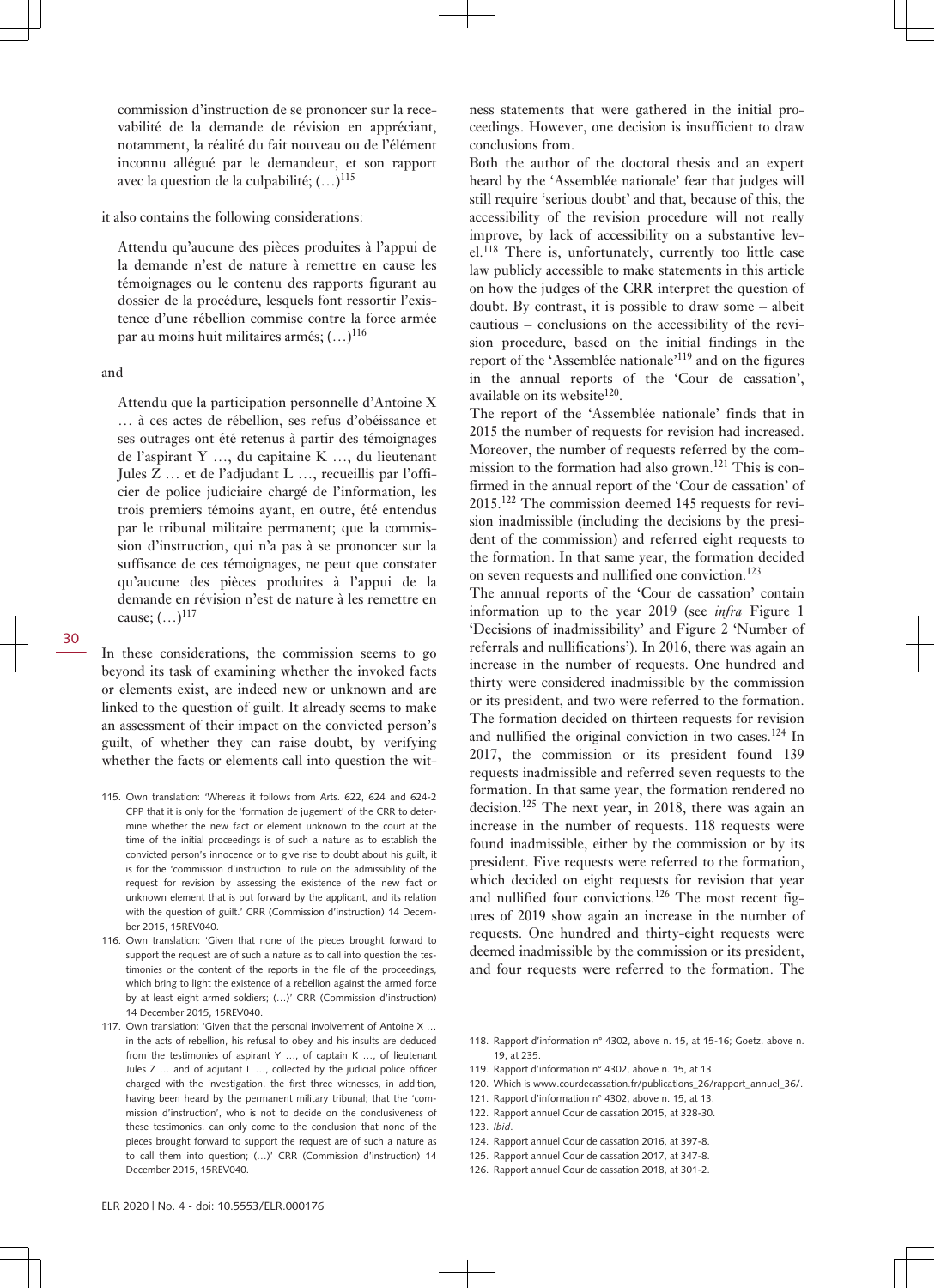

#### *Figure 2 Number of referrals and nullifications*



formation decided on seven requests for revision and nullified four convictions.<sup>127</sup>

interpret the question of doubt, as still requiring 'serious doubt' or not.

The figures on the period before the Act of 2014, from 1989 until 2013, show that, in this period, 3,358 requests were sent to the 'commission de révision', which took 3,171 decisions and referred eighty-four requests to the 'Cour de révision'. In that same period the 'Cour de révision' decided on eighty-four requests and nullified fifty-one decisions.128 Compared with the aforesaid more recent figures from the annual reports, there seems to be a slight augmentation in the number of cases referred by the commission to the formation. Nevertheless, the commission still finds the majority of requests inadmissible, mainly because of the absence of a new fact or unknown element:

Ces irrecevabilités sont le plus souvent motivées par l'absence de fait nouveau ou d'élément inconnu de la juridiction de jugement au jour du procès.<sup>129</sup>

The overall success rate of requests for revision, however, has not improved significantly, although there seems to be a slight improvement in the last two years. Unfortunately, not enough case law has been published yet to thoroughly examine whether those findings are linked to the way in which the commission and the formation perceive the division of tasks between them and

- 127. Rapport annuel Cour de cassation 2019, at 270-1.
- 128. Rapport d'information n° 1598, above n. 2, at 15.
- 129. Own translation: 'These inadmissibilities are mostly motivated by the absence of a new fact or element that was unknown to the court at the time of the initial proceedings.' Rapport annuel Cour de cassation 2016, at 397. *Also see* Rapport annuel Cour de cassation 2015, at 329; Rapport annuel Cour de cassation 2017, at 347; Rapport annuel Cour de cassation 2018, at 301; Rapport annuel Cour de cassation 2019, at 270.

### 4 Conclusion

The Act of 2014 reformed the revision procedure. Many aspects of the procedure were changed for the better, such as the enlargement of the list of possible applicants, the possibility to seek investigative measures before filing a request for revision, the new provision on the storage of evidence and the reinforcement of the rights of the applicant.

For other changes, however, it is still unclear whether they are successful. The legislature intended to clearly define the different tasks of the 'commission d'instruction', on the one hand, and the 'formation de jugement', on the other. The commission would have to examine only the admissibility of the requests for revision, while the formation would decide on the substance of the requests. It would thus be the task of the formation only to assess the impact of the invoked fact or element on the convicted person's guilt. Some experts, however, question whether it is possible for the commission to merely examine the existence, the new or unknown character and the solidity and relevance of the invoked fact or element without involving the implications of that fact or element for the question of guilt.

Moreover, the legislature wanted to broaden the single remaining ground for revision. It intended the slightest doubt to be sufficient to obtain a new examination of the merits of the case, but, after finding that it was artificial to qualify doubt, decided to maintain the wording 'doute' and not replace it by 'moindre doute'. However, the legislature expressed its confidence in the judiciary not to interpret the provision contrary to the intention of the legislature and thus to no longer require 'serious